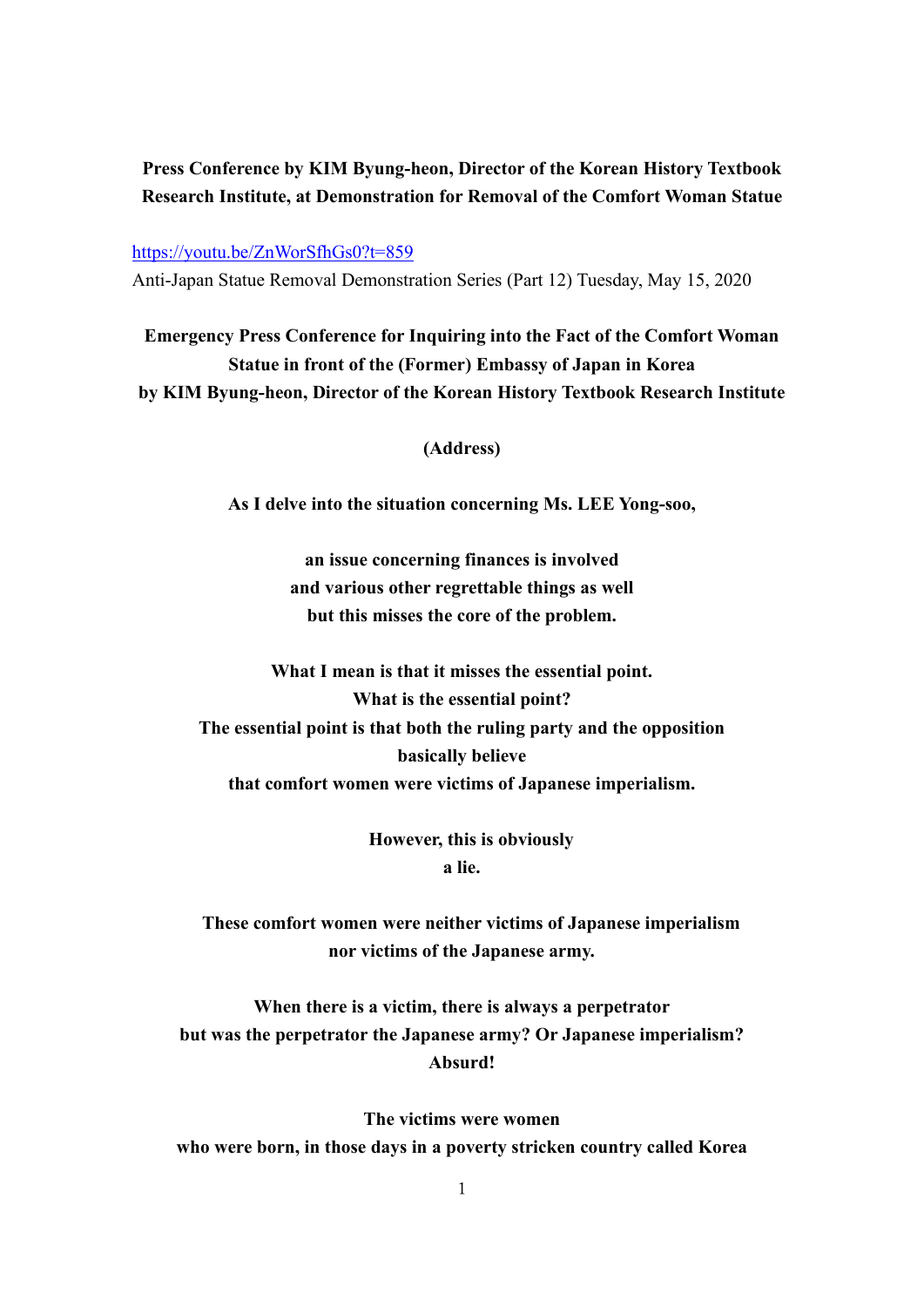**and sold by their own parents.**

**Ms. KIM Hak-sun, the first of those who came out as a comfort woman, was sold for 40 won. To whom? A Korean human trafficker.**

**How much was KILWon-ok, for whom the KIL Won-ok Peace Award was named, sold for? Twenty won.**

**If they were sold, who were the buyers? Korean Human traffickers.**

**These human traffickers bought women for 20 won or 40 won and resold them.**

**When they were resold, other buyers resold them again and again, their price rising enormously--100 won, 200 won and even 2000 won or 5000 won.**

**And the point is that these women never knew how much they were sold for.**

**Then, they were taken away.**

**By whom?**

**In the end, these women were deprived of their freedom**

**by owners of houses of prostitution.**

**And these women were taken to brothels in various parts of the country and, if business within Korea was difficult, they were taken to faraway battlefields.**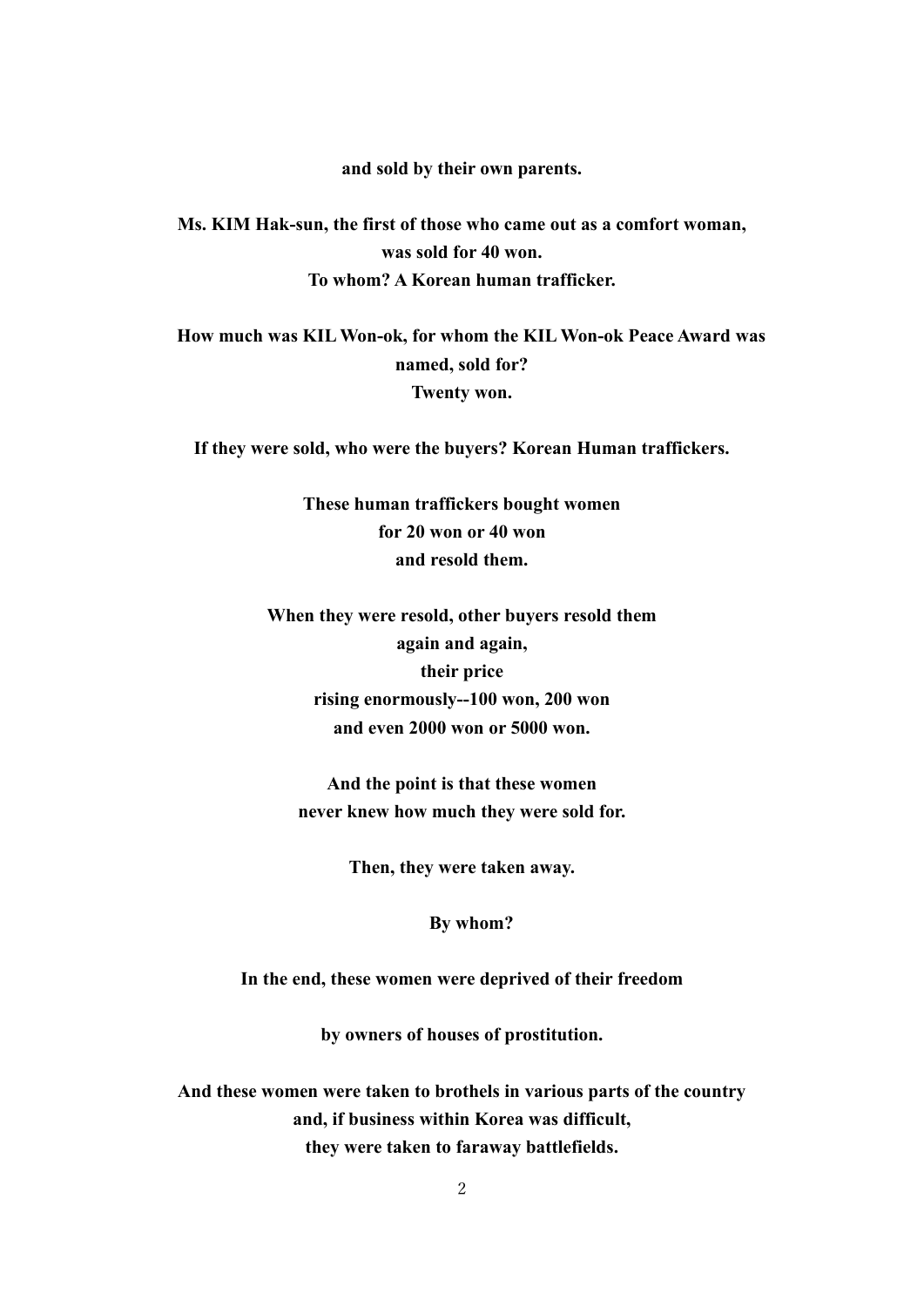**There was no reason for the Japanese army to have dragged Korean women along.**

**Why not? Because prostitute owners took these women anywhere so as long as it was profitable.**

> **The Japanese soldiers receive regular pay. For prostitute owners, Japanese soldiers are their best customers.**

**That is why they go anywhere: Hong Kong, Singapore, Indonesia…you name it.**

**Therefore, those behind the comfort women were not the Japanese army or Japanese imperialism but destitute Korean parents, human traffickers and prostitute owners.**

**Now, if these women need to blame someone, they should note the fact that they were born in poverty-stricken Korea.**

**In this impoverished country, it was impossible to protect people. They should be angry at the fact that they were born a poor family.**

> **Needy parents were unable to care for their children and sold them like commodities.**

**Without reflecting of our shameful history** 

**why are we proud of erecting comfort woman statutes all over the world?**

**Is a comfort woman an embodiment of justice? How can a comfort woman be an apostle of peace?**